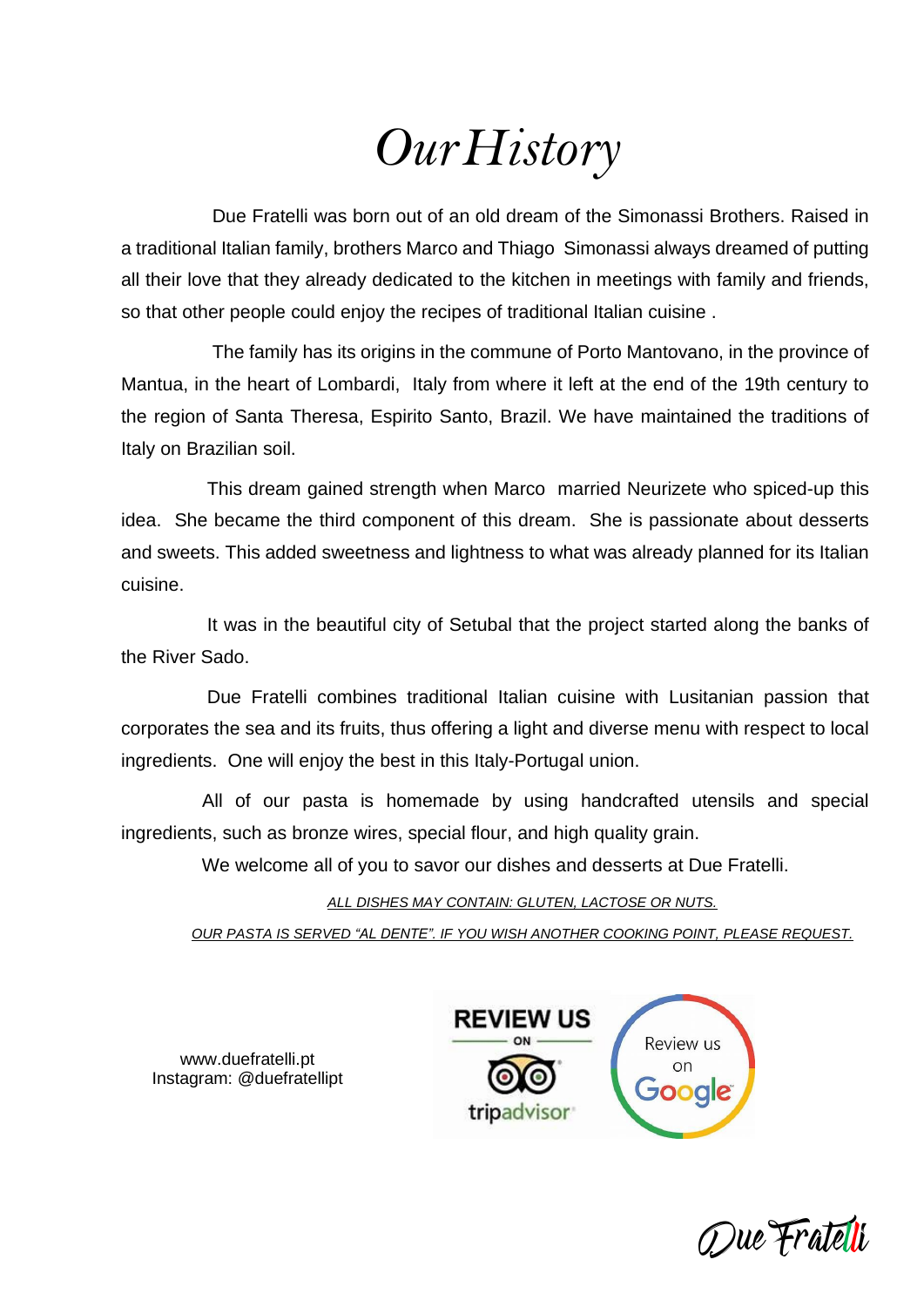## *Starters*

| <b>Black Angus Beef Carpaccio</b><br><b>Smoked Salmon Carpaccio</b><br><b>Burrata with Pesto Sauce</b><br><b>Caprese Salad</b> |                             | 11.00<br>11.00<br>10.00<br>7.00 |  |                                       |      |
|--------------------------------------------------------------------------------------------------------------------------------|-----------------------------|---------------------------------|--|---------------------------------------|------|
|                                                                                                                                |                             |                                 |  | <b>Focaccia: Crostini with Cheese</b> | 3.00 |
|                                                                                                                                |                             |                                 |  | <b>Bacon and Cheese</b>               | 3.50 |
|                                                                                                                                |                             |                                 |  | <b>Black Truffle Sauce</b>            | 4.50 |
| <b>Bruschetta:</b>                                                                                                             | <b>Napolitana</b>           | 2.50                            |  |                                       |      |
|                                                                                                                                | <b>Funghi and Mushrooms</b> | 3.50                            |  |                                       |      |
| Due Fratelli Green Salad                                                                                                       |                             | 5.00                            |  |                                       |      |
| <b>Olives</b>                                                                                                                  |                             | 2.00                            |  |                                       |      |
| <b>Bread</b>                                                                                                                   |                             | 2.00                            |  |                                       |      |

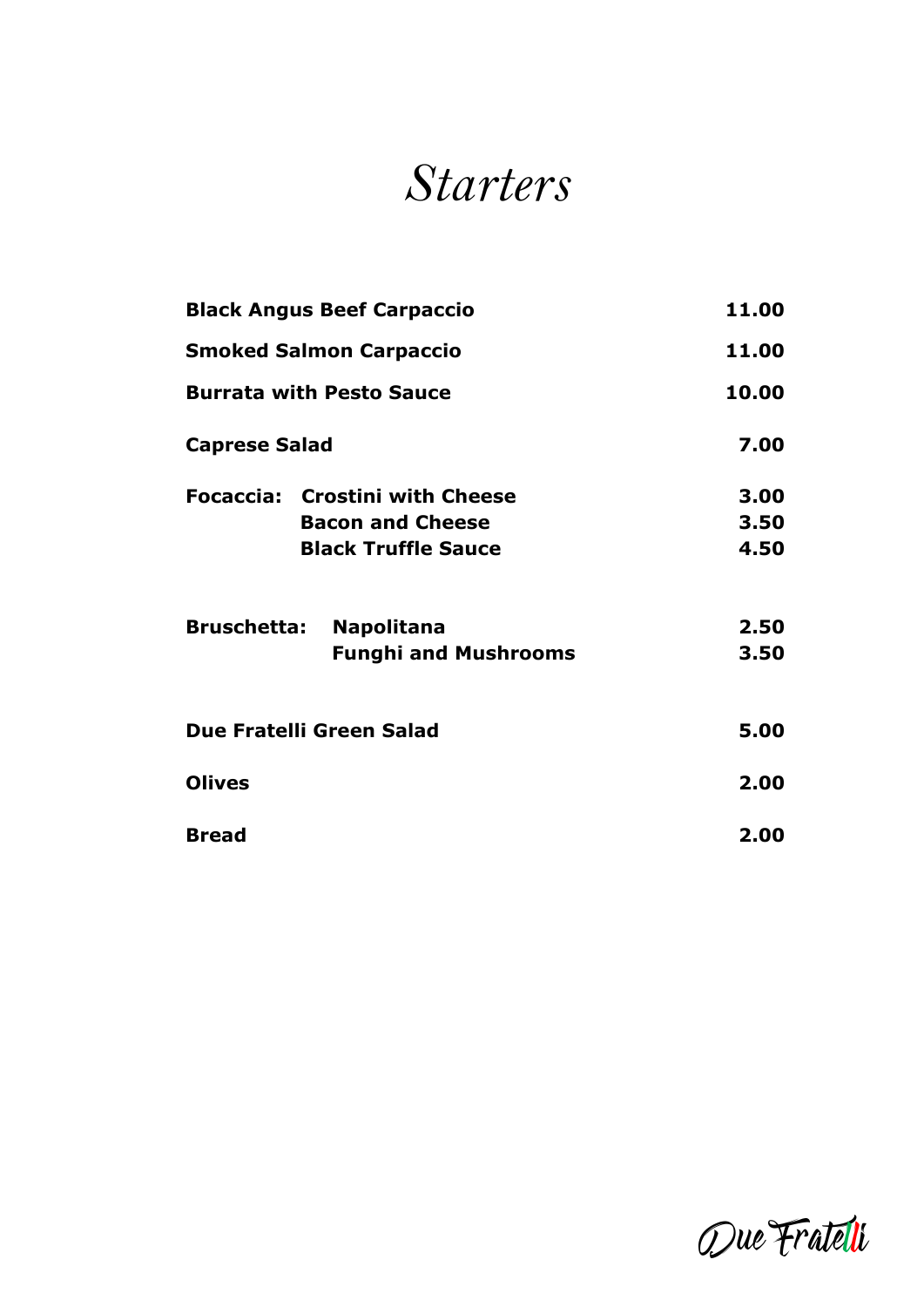*Specials*

**Tagliatelle Helena 18.00**

(Tagliatelle with sautéed codfish in olive oil, garlic, black olives, onions and broccoli in a béchamel sauce with crunch nuts topper)

**Pasta alla Puttanesca 15.00**

(Pasta Fresca di Grano Duro with pomodoro sauce, black olives, sun-dried tomatoes, anchovies, garlic, parsley and grana padano cheese)

**Shrimp Risotto 17.00** (Arborio Rice, Grilled Shrimps, Cherry Tomatoes, Butter and Grana Padano cheese)

**Ravioli Due Fratelli 16.00** (Fresh pasta stuffed with sheep's cheese, ricotta, black pork cured ham, spices. Served with pomodoro and basil sauce)

**Shrimp Tagliatelle 16.00**

(Fresh Pasta with Shrimp, pomodoro sauce, cherry tomatoes, coriander and mint)

**Black Truffles Sauce Tagliatelle 17.00**

(Fresh Pasta with mix of wild mushrooms, black truffles and olives sauce with creamy cheese fonduta sauce)

Due Fratelli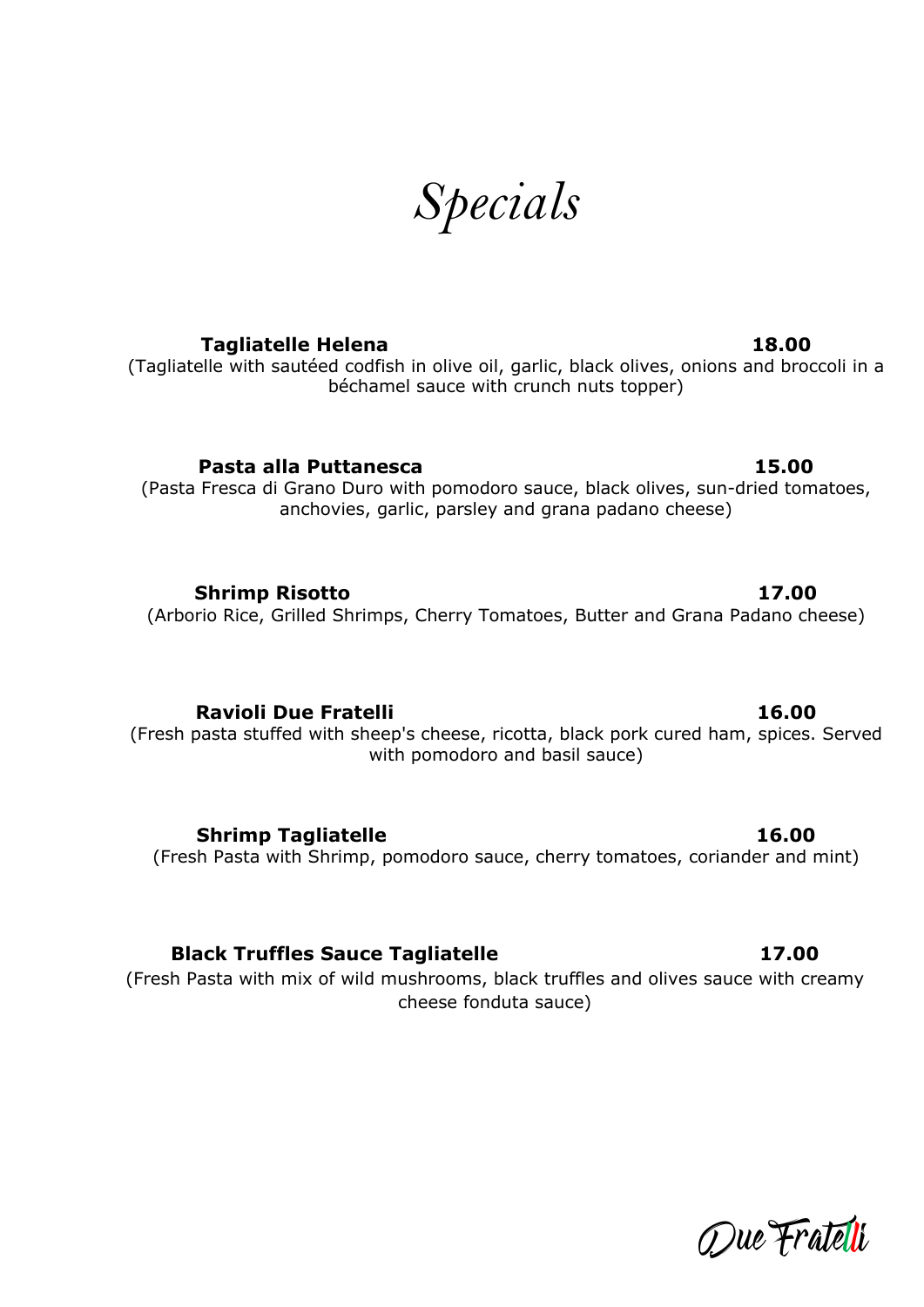# *Classics*

### **Lasagne alla bolognese 15.00**

(7 layers of Fresh pasta with meat sauce, italian mozzarella cheese, gratin with Grana Padano DOP Cheese and served with pomodoro sauce)

**Pasta all'amatriciana 13.00**

(Fresh pasta with delicious tomatoes basilic sauce, bacon and Pecorino cheese)

(Fresh pasta with beef ragu sauce, peeled tomatoes, smoked bacon, fresh herbs and spices)

**Pasta Pomodoro e Basilico 12.00** (Fresh pasta with tomatoes and basil sauce)

**Pasta al Pesto 12.00** (Fresh pasta with garlic, Olive oil and Pesto Sauce)

Due Fratelli

**Tagliatelle** *al Ragù* **15.00**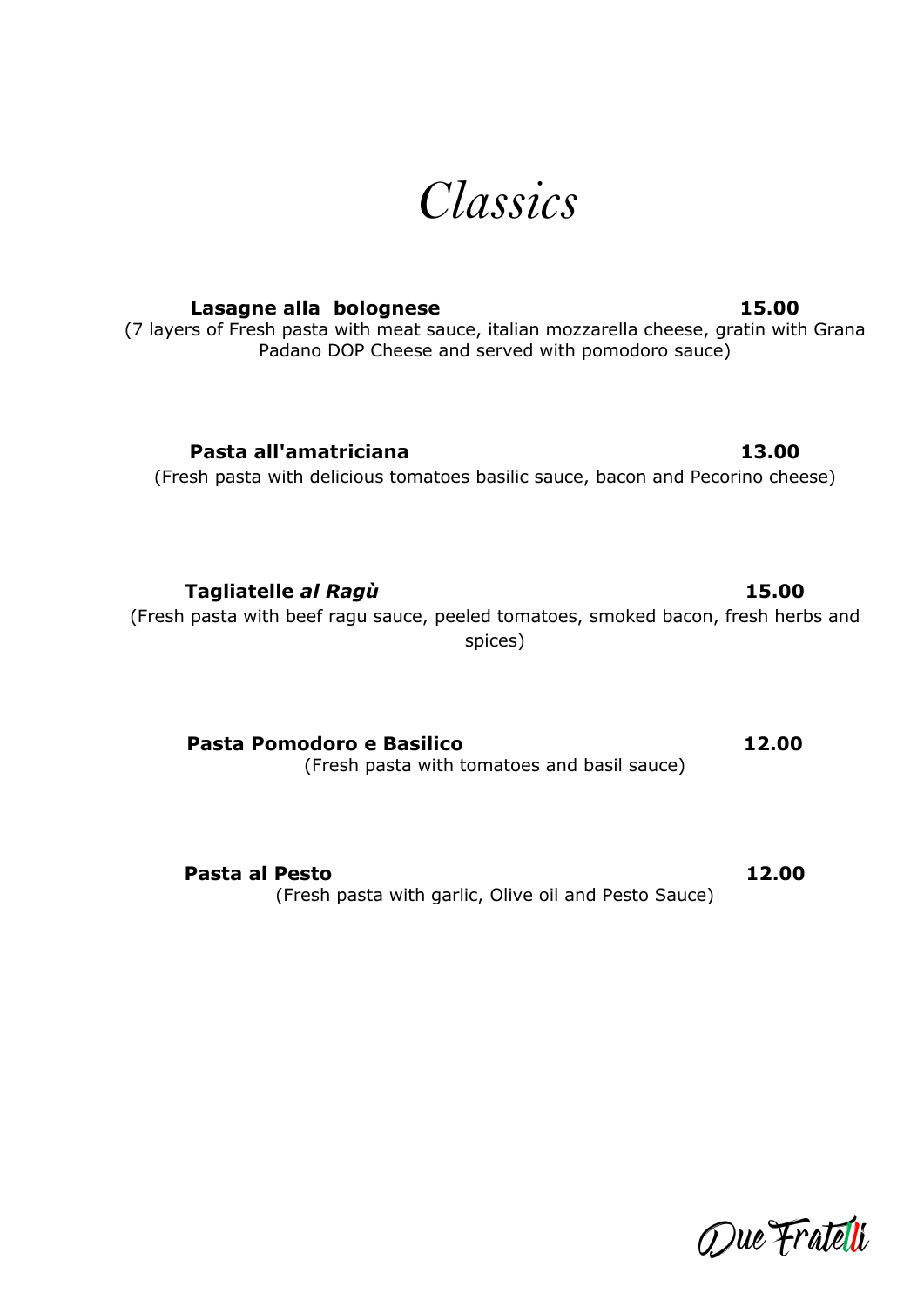## *Salad*

**Shrimp Salad 15.00** *Green salad with Fusilli, cherry tomatoes, sun-dried tomatoes, croutons and grilled shrimp with garlic and olive oil. Choice of Pesto Sauce or Caper Sauce*

*Steaks*

**Filet Mignon Medallions with Bacon and Nuts Crust 20.00** *Side: Fresh Pasta with Pesto / Pomodoro and Basilic sauce Prep. 30min*

*Desserts*

 **Tiramisù 5.50** (Cream with eggs and mascarpone cheese, layers of Savoiardi biscuit in coffee and sprinkled with cocoa powder)

> **Lemon Pie** 4.50 (Creamy lemon pie with Crunchy crust.)

 **Italian Gelato 4.50** (Italian Ice cream from Venice with crumble and salted caramel)

 **Day Special Dessert 5.50**

Due Fratelli